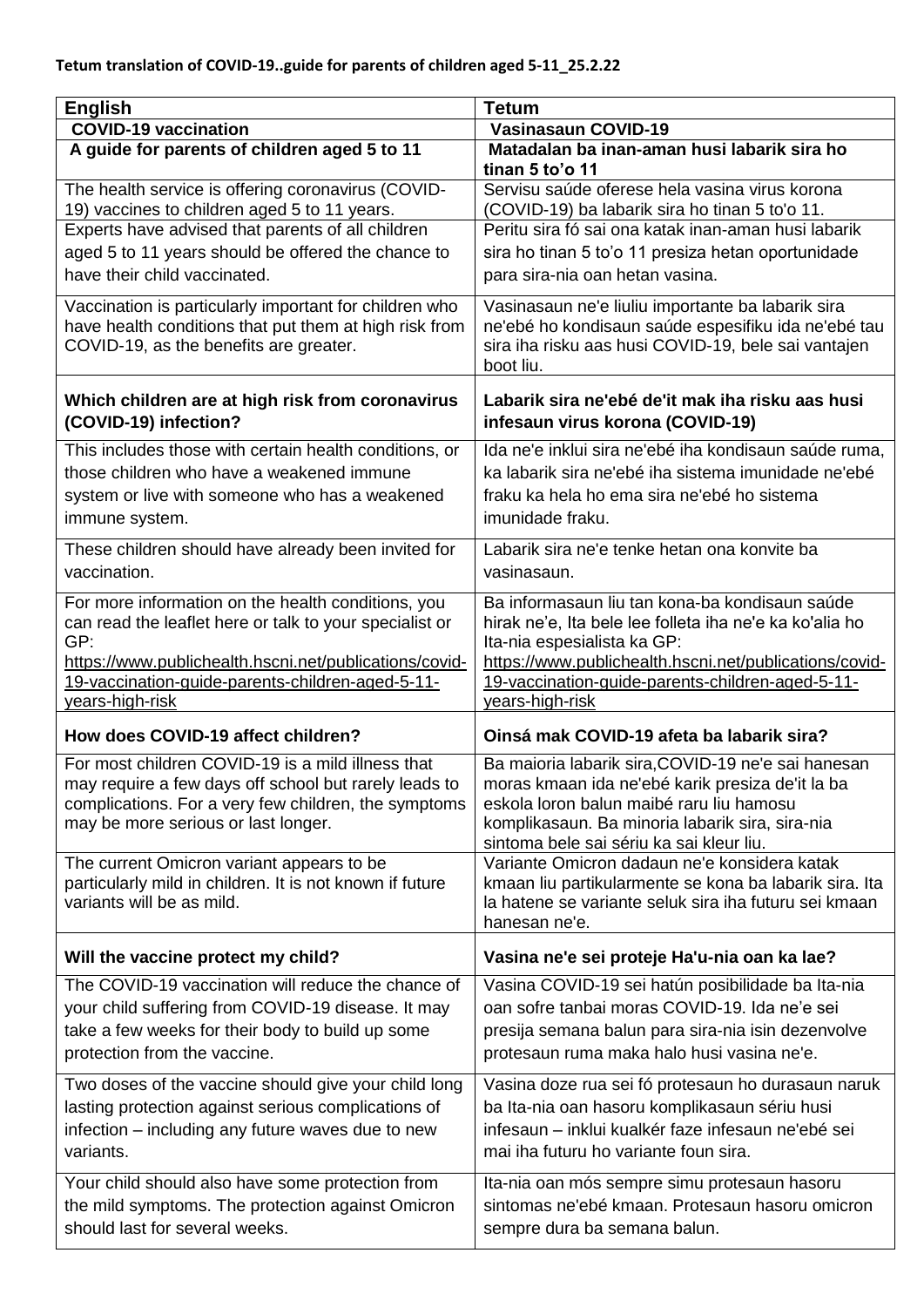| Like all medicines, no vaccine is completely effective                                                 | Hanesan medisina sira seluk, laiha vasina ida mak                                                            |
|--------------------------------------------------------------------------------------------------------|--------------------------------------------------------------------------------------------------------------|
| - some children may still get COVID-19 despite                                                         | kompletamente efetivu - labarik balun sei bele hetan                                                         |
| having a vaccination, but this should be less severe.                                                  | COVID-19 maske hetan ona vasinasaun, maibe ida                                                               |
|                                                                                                        | ne'e sei la grave.                                                                                           |
| Further information is available on symptoms on                                                        | Informasaun seluk tan kona-ba sintomas ne'e bele                                                             |
| www.nidirect.gov.uk/coronavirus                                                                        | hetan iha www.nidirect.gov.uk/coronavirus                                                                    |
| <b>About the vaccine</b>                                                                               | Kona-ba vasina                                                                                               |
| Children aged 5-11 will be offered the Pfizer COVID-                                                   | Labarik sira ho tinan 5-11 sei simu vasina Pfizer                                                            |
| 19 vaccine. Each children's dose is a third of the                                                     | COVID-19. Kada labarik-nia doze nu'udar doze                                                                 |
| amount of vaccine that is given to older children and                                                  | terseiru husi totál doze vasina mak fó ba labarik ho                                                         |
| adults. Children at greater risk of serious illness if                                                 | tinan boot no adultu sira. Labarik sira ne'ebé iha                                                           |
| they catch COVID-19 will need 2 doses of vaccine, 8                                                    | risku boot liu atu hetan moras sériu wainhira hetan                                                          |
| weeks apart. All other children will be offered 2                                                      | COVID-19 sei presiza vasina doze 2, ho espasu                                                                |
| doses of vaccine 12 weeks apart.                                                                       | semana 8. Labarik sira seluk sei hetan vasina doze 2                                                         |
|                                                                                                        | ho espasu semana 12.                                                                                         |
| The vaccine has been tested to make sure it is as                                                      | Vasina ne'e hetan ona verifikasaun atu garantia                                                              |
| safe as possible. You can read the Pfizer leaflet                                                      | katak ida ne'e seguru liu posivel. Ita bele lee folleta                                                      |
| here: https://coronavirus-                                                                             | Pfizer iha ne'e: https://coronavirus-                                                                        |
| yellowcard.mhra.gov.uk/productinformation                                                              | yellowcard.mhra.gov.uk/productinformation                                                                    |
| <b>Common side effects</b>                                                                             | Efeitu sekundariu baibain                                                                                    |
| Like all medicines, vaccines can cause side effects.                                                   | Hanesan mos ai-moruk selu-seluk, vasina bele                                                                 |
| Most of these are mild and short-term and not<br>everyone gets them. The very common side effects      | kauza efeitu sekundariu. Barak liu efeitu ne'e kmaan<br>no mosu iha tempu badak deit, no la'os ema hotu      |
| should only last a day or two. The Pfizer vaccine                                                      | hetan ida ne'e. Efeitu sekundariu baibain nian sei                                                           |
| tends to cause more side effects after the second                                                      | dura ba loron ida ka rua. Vasina Pfizer ne'e bele                                                            |
| dose than the first dose.                                                                              | kauza efeitu sekundariu barak liu depoizde simu                                                              |
|                                                                                                        | doze segundu duké doze primeiru nian.                                                                        |
| Very common side effects include:                                                                      | Efeitu sekundariu jeral ne'e inklui:                                                                         |
| having a painful, heavy feeling and<br>$\bullet$                                                       | liman ne'ebé hetan sona sei moras, todan no                                                                  |
| tenderness in the arm where you had your<br>injection. This tends to be worst around 1 to 2            | mamar. Ida ne'e sei aumenta aat iha loron 1<br>to'o 2 depoisde simu ona vasinasaun ne'e                      |
| days after the vaccination                                                                             |                                                                                                              |
| feeling tired<br>$\bullet$                                                                             | sente kolen<br>$\bullet$                                                                                     |
| headache<br>$\bullet$                                                                                  | ulun-moras<br>$\bullet$                                                                                      |
| general aches, or mild flu like symptoms<br>$\bullet$                                                  | isin moras baibain, ka sintoma moras gripe<br>$\bullet$<br>kmaan                                             |
|                                                                                                        |                                                                                                              |
| Your child should rest and, if they are at school, they<br>may need to take a day or two off.          | Ita-nia oan presiza deskansa no, se sira eskola, karik<br>sira presiza atu hela iha uma ba loron ida ka rua. |
| You can give them paracetamol (follow the children's                                                   | Ita bele fo ba sira ai-moruk paracetamol (halo tuir                                                          |
| dose advice on the packaging) to help make them                                                        | instrusaun iha ninia falun) atu halo sira sente di'ak.                                                       |
| feel better. You can find more information on<br>paracetamol for children on www.nhs.uk/medicines/     | Ita bele hetan informasaun barak liu tan kona-ba atu<br>fó paracetamol ba labarik sira iha                   |
| paracetamol-for-children.                                                                              | www.nhs.uk/medicines/ paracetamol-for-children.                                                              |
| Although feeling feverish is not uncommon for 2 to 3                                                   | Maibe se sente isin-manas la hanesan baibain to'o                                                            |
| days, a high temperature is unusual and may                                                            | loron 2 ka 3, ninia temperatura la hanesan baibain                                                           |
| indicate they have COVID-19 or another infection.                                                      | no karik hatudu katak sira sofre COVID-19 ka<br>infesaun seluk.                                              |
|                                                                                                        |                                                                                                              |
| Symptoms following vaccination normally last less<br>than a week. If your child's symptoms seem to get | Sintomas ne'ebé mosu depoisde simu ona<br>vasinasaun ne'e baibain la to'o semana ida. Sé Ita-                |
|                                                                                                        |                                                                                                              |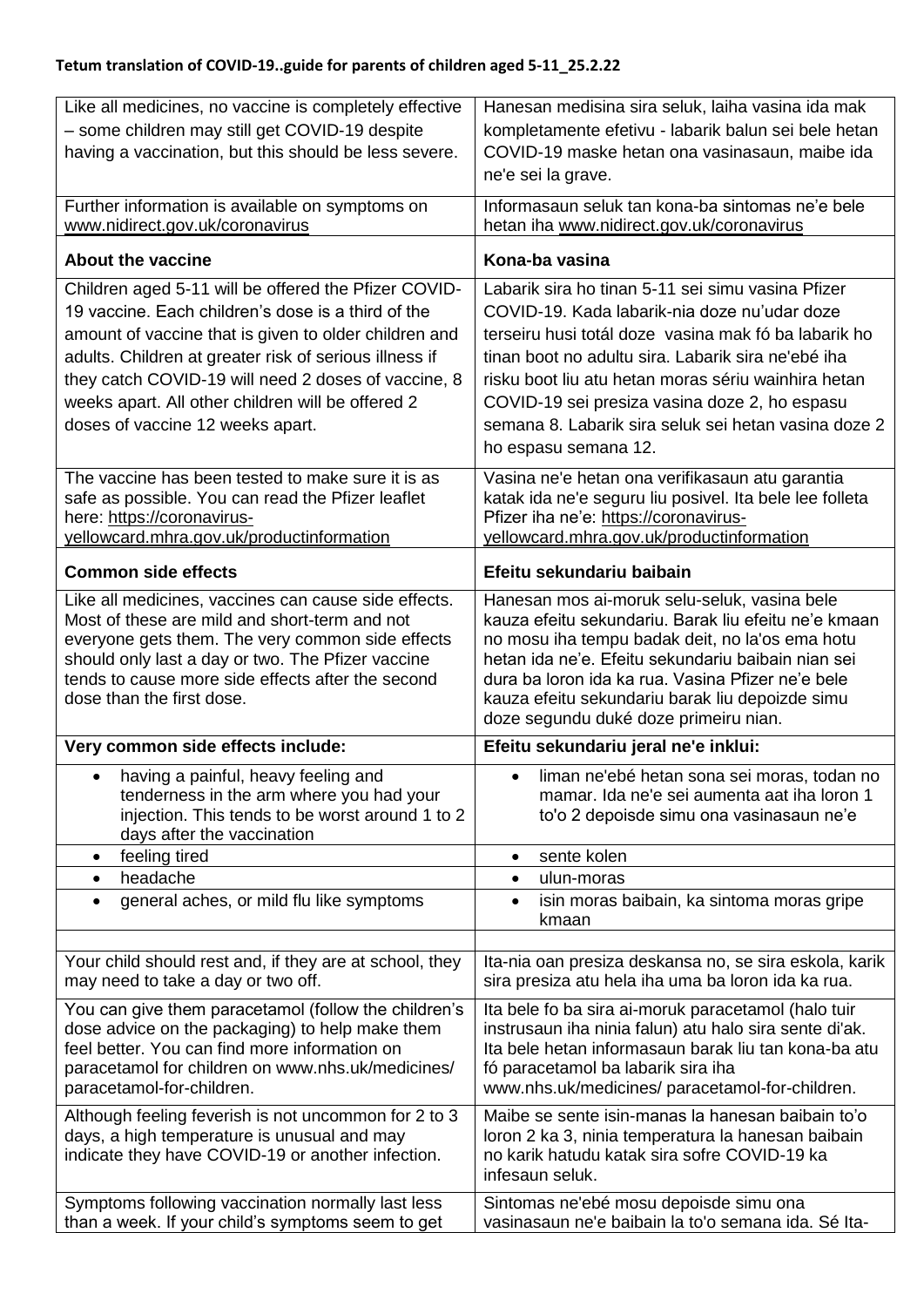| worse or if you are concerned, you can call your GP<br>or Out of Hours service.                                                                                                                                        | nia oan nia sintomas ne'e aumenta aat ka sé Ita<br>preokupa, Ita bele telefone ba Ita-nia GP ka<br>atendimentu la'os oras servisu nian.                                                                                                                                                   |
|------------------------------------------------------------------------------------------------------------------------------------------------------------------------------------------------------------------------|-------------------------------------------------------------------------------------------------------------------------------------------------------------------------------------------------------------------------------------------------------------------------------------------|
| Less common side effects                                                                                                                                                                                               | Efeitu sekundariu ne'ebé lla'os baibain:                                                                                                                                                                                                                                                  |
| Cases of inflammation of the heart (called<br>myocarditis or pericarditis) have been reported very<br>rarely after COVID-19 vaccines. Most cases<br>recovered and felt better following rest and simple<br>treatments. | Kazu sira ba moras-bubu fuan nian (ho naran<br>miokardite ka perikardite) iha ona ninia relatóriu<br>maibe mosu raru liu wainhira ema simu ona vasina<br>COVID-19. Iha kazu barak liu mak ema rekupera no<br>sente diak liu depoisde sira ba deskansa no simu<br>tratamentu simples deit. |
| In the US, all side effects have been reported much<br>less commonly after the children's dose of vaccine.<br>So far, only 1-2 cases of myocarditis have been<br>reported for every million doses of vaccine given.    | Iha Estadus Unidus, ema relata ona kona-ba efeitu<br>sekundáriu ne'e jeralmente oituan liu ona depoisde<br>labarik sira simu doze vasina. To'o ohin loron, iha<br>de'it kazu miokardite 1-2 ne'ebé ema relata ona husi<br>kada millaun doze vasina ne'ebé ema sira mak simu<br>ona.       |
| You should seek medical advice urgently from your                                                                                                                                                                      | Ita tenke ba buka tratamentu mediku ho urjente husi                                                                                                                                                                                                                                       |
| GP or Emergency Department if your child                                                                                                                                                                               | Ita-nia GP ka Servisu Emerjénsia se Ita-nia oan                                                                                                                                                                                                                                           |
| experiences:                                                                                                                                                                                                           | esperiénsia:                                                                                                                                                                                                                                                                              |
| chest pain                                                                                                                                                                                                             | hirus-matan sente moras                                                                                                                                                                                                                                                                   |
| $\bullet$                                                                                                                                                                                                              | $\bullet$                                                                                                                                                                                                                                                                                 |
| shortness of breath                                                                                                                                                                                                    | iis badak                                                                                                                                                                                                                                                                                 |
| $\bullet$                                                                                                                                                                                                              | $\bullet$                                                                                                                                                                                                                                                                                 |
| feelings of having a fast-beating, fluttering, or                                                                                                                                                                      | fuan sente hanesan tuku-tuku makaas,                                                                                                                                                                                                                                                      |
| $\bullet$                                                                                                                                                                                                              | $\bullet$                                                                                                                                                                                                                                                                                 |
| pounding heart                                                                                                                                                                                                         | nakdedar, ka bebar                                                                                                                                                                                                                                                                        |
| Make sure you tell them about the vaccination your                                                                                                                                                                     | Asegura katak Ita informa ba sira kona-ba vasina                                                                                                                                                                                                                                          |
| child has received, or show them your child's record                                                                                                                                                                   | ne'ebé Ita-nia oan simu ona, ka hatudu ba sira Ita-                                                                                                                                                                                                                                       |
| card.                                                                                                                                                                                                                  | nia oan nia kartaun rejistru/record card.                                                                                                                                                                                                                                                 |
| If you think they have had a serious side effect from<br>the vaccine you can report it using the Coronavirus<br>Yellow Card scheme. Please see page 4 for details.                                                     | Se Ita hanoin sira hetan ona eferitu sekundáriu<br>ne'ebé sériu husi vasina nee, Ita bele relata ida ne'e<br>ho uza eskema Kartaun Kinur Virus Korona nian.<br>Favór haree pájina 4 ba nia detalla sira.                                                                                  |
| How to book your appointment                                                                                                                                                                                           | Oinsá mak atu halo Ita-nia markasaun                                                                                                                                                                                                                                                      |
| You can make an appointment at a children's                                                                                                                                                                            | Ita bele halo markasaun iha labarik sira-nia klínika                                                                                                                                                                                                                                      |
| vaccination clinic in your local Health and Social                                                                                                                                                                     | vasinasaun iha Ita-nia Fidusiáriu Kuidadu Sosiál no                                                                                                                                                                                                                                       |
| Care Trust using the online booking system at:                                                                                                                                                                         | Saúde lokál ho uza sistema rezervasaun online iha:                                                                                                                                                                                                                                        |
| https://covid-19.hscni.net/get-vaccinated                                                                                                                                                                              | https://covid-19.hscni.net/get-vaccinated                                                                                                                                                                                                                                                 |
| You may be able to attend without an appointment -                                                                                                                                                                     | Ita bele atende sein markasaun - haree                                                                                                                                                                                                                                                    |
| see www.nidirect.gov.uk/covid-vaccine                                                                                                                                                                                  | www.nidirect.gov.uk/covid-vaccine                                                                                                                                                                                                                                                         |
| What to do next                                                                                                                                                                                                        | Depoisde sa'ida mak tenke halo                                                                                                                                                                                                                                                            |
| When your child has had their first injection, you                                                                                                                                                                     | Wainhira Ita-nia oan hetan ona sira-nia vasina ba                                                                                                                                                                                                                                         |
| should get a record card.                                                                                                                                                                                              | dala uluk, Ita sempre simu kartaun rejistru nian.                                                                                                                                                                                                                                         |
| You should keep this card and bring it with you when                                                                                                                                                                   | Ita tenke rai karta ida ne'e no lori ho Ita wainhira lori                                                                                                                                                                                                                                 |
| taking your child for their next appointment. This will                                                                                                                                                                | Ita-nia oan ba nia markasaun tuir mai. Ida ne'e sei                                                                                                                                                                                                                                       |
| be in 8 to 12 weeks' time.                                                                                                                                                                                             | akontese iha semana 8 to'o 12.                                                                                                                                                                                                                                                            |
| Although the first dose will give your child good                                                                                                                                                                      | Maske doze dahuluk sei fó protesaun di'ak ba Ita-nia                                                                                                                                                                                                                                      |
| protection, they will need the second dose to get                                                                                                                                                                      | oan, sira sei presiza doze daruak atu hetan                                                                                                                                                                                                                                               |
| longer-lasting protection.                                                                                                                                                                                             | protesaun ne'ebé dura liu.                                                                                                                                                                                                                                                                |
| Keep their card safe and make sure you take your                                                                                                                                                                       | Rai sira-nia kartaun ho seguru no asegura katak Ita                                                                                                                                                                                                                                       |
| child to get their second injection.                                                                                                                                                                                   | lori Ita-nia oan atu ba simu nia injesaun daruak nian.                                                                                                                                                                                                                                    |